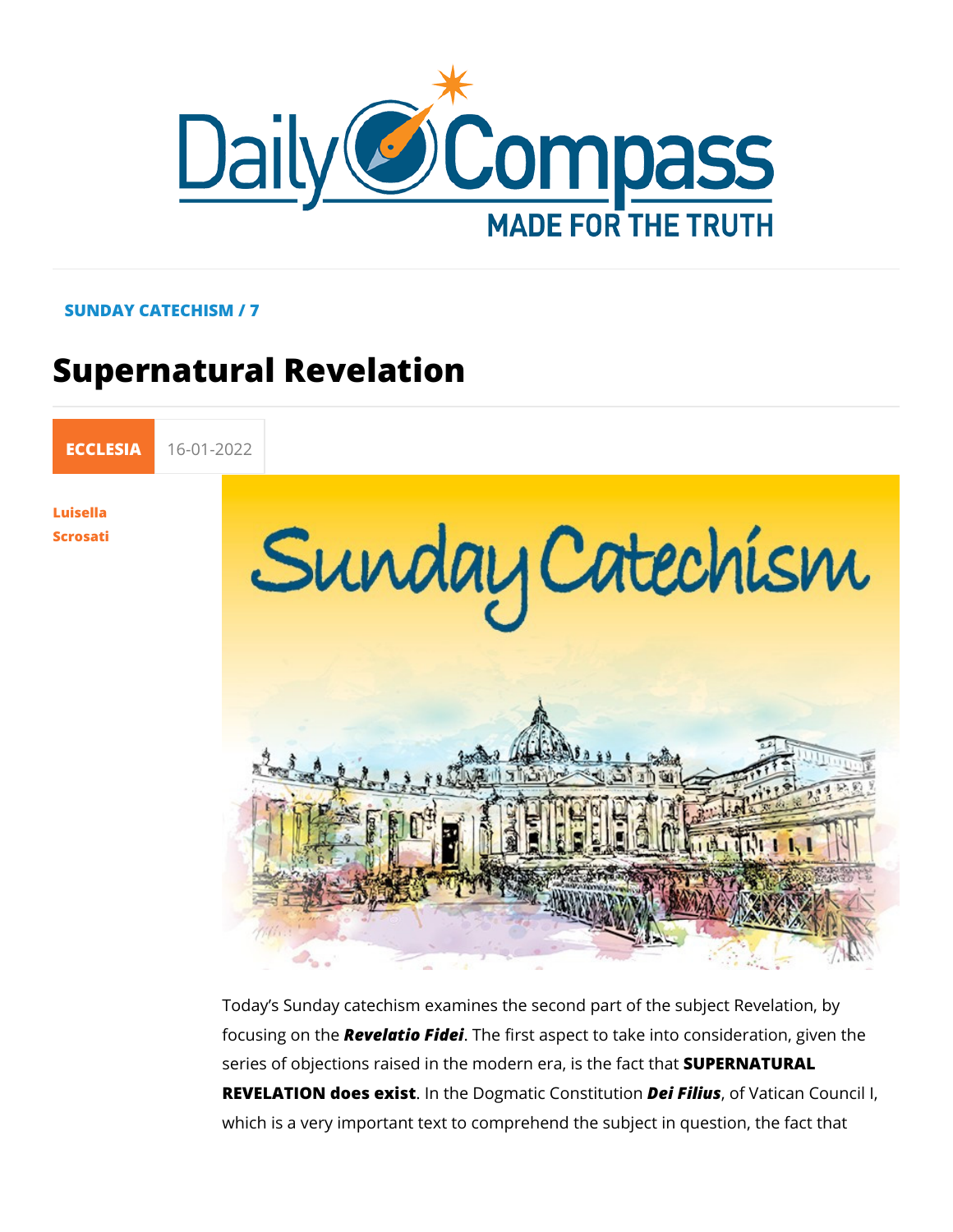Revelation is a supernatural intervention is underlined.

"The same Holy Mother Church holds and teaches that God, the beginning and end of all things, can be known with certitude by the natural light of human reason from created things;" *(Denz. 3004).*

Here we speak of the *Revelatio Naturae* citing the text of St. Paul, Letter to the Romans, chapter one, verse 20: "for the invisible things of him, from the creation of the world, are clearly seen, being understood by the things that are made".

### La *Dei Filius* continues:

*"Nevertheless, it has pleased His wisdom and goodness to reveal Himself and the eternal decrees of His will to the human race in another and supernatural way, ..."* And here we have a quote from the Letter to the Hebrews, chapter 1, verse1: "God, who at sundry times and in divers manners, spoke in times past to the fathers by the prophets, last of all, in these days hath spoken to us by His Son."

*" Indeed, it must be attributed to this divine revelation that those things, which in divine things are not impenetrable to human reason by itself, can, even in this present condition of the human race, be known readily by all with firm certitude and with no admixture of error. Nevertheless, it is not for this reason that revelation is said to be absolutely necessary, but because God in His infinite goodness has ordained man for a supernatural end, to participation, namely, in the divine goods which altogether surpass the understanding of the human mind," (Denz. 3005).*

**A very important truth emerges in this passage from** *Dei Filius***:** Supernatural revelation, allows mankind to know with absolute certainty even those things that with his own reason he is capable of knowing; therefore, not only is supernatural revelation not in contrast with natural revelation, but in some way it supports it, considering the human condition is fallen by nature.

**It is not only for this reason, however,** that mankind has been given supernatural revelation; it is not only to repair in some way the obfuscation of our natural intelligence, but also and above all because by the will of God mankind is elevated, is called to communion with Him, and therefore to a supernatural vocation.

#### **There are two main errors of modernity:**

#### 1. **RATIONALISM.**

Rationalism denies a priori that there can be truths that surpass mankind's natural capacities. This rationalism which unfolds in the philosophical field has also greatly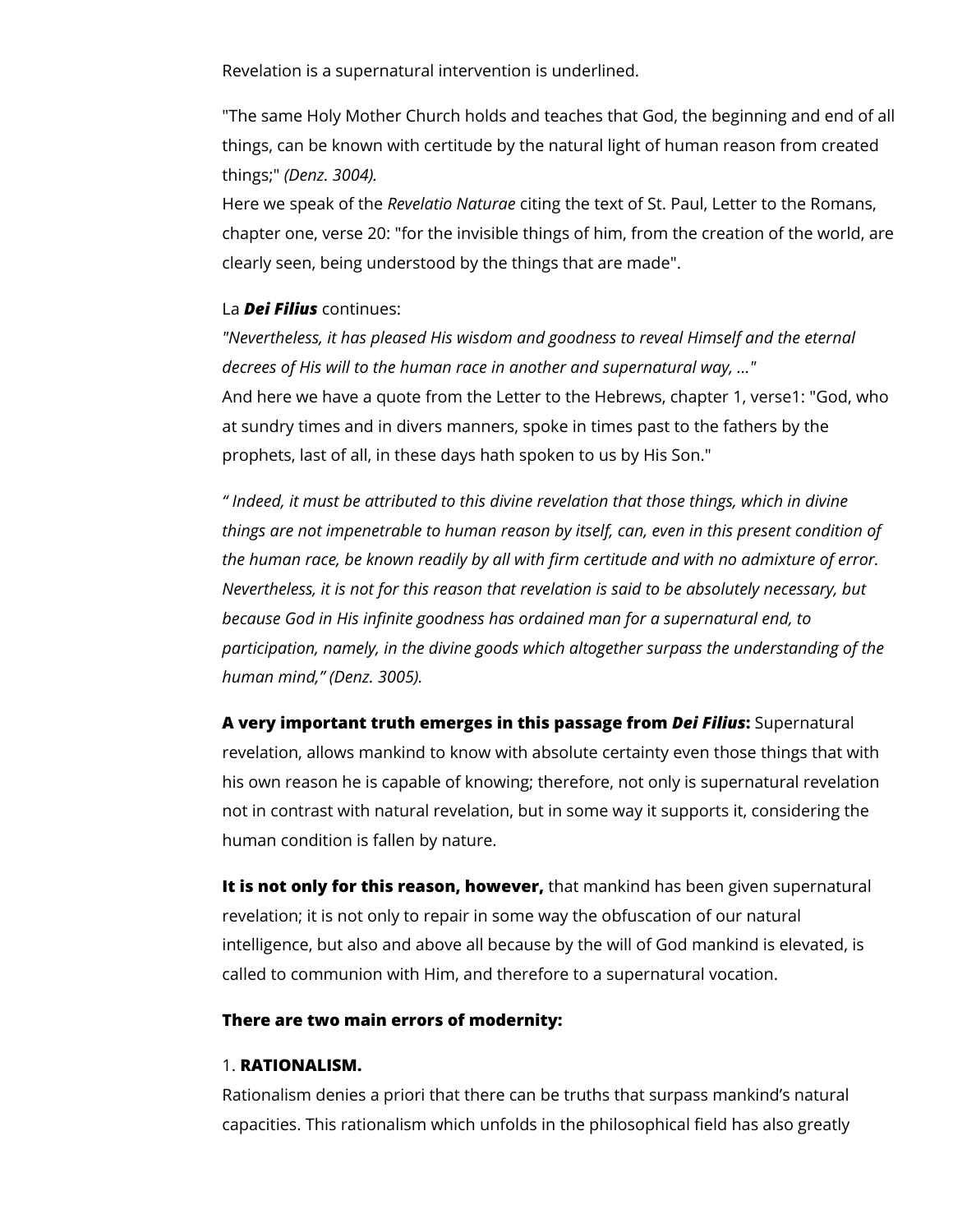influenced Catholic theology, attempting to reduce as much as possible the aspects, the truths, the supernatural elements to natural realities, expressed however in a mythical way. From this idea arises the whole process of demythologising dogma and the Scriptures ... that is, removing those supernatural elements that would belong to the "myth" and that in terms of content would be explained as simply natural things.

Here is an example. The Annunciation would not be considered as the Madonna being really visited by an Angel, but as the Most Holy Virgin's personal intuition, which is then expressed according to this given literary form.

#### **2. MODERNISM.**

Why does modernism dismantle the idea that supernatural revelation exists? It's because it reduces Revelation to an awareness that mankind progressively acquires through his relationship with God; it becomes therefore a psychological phenomenon, a path of consciousness not only of the individual, but also of humanity. In this sense, a God that intervenes concretely in history or that intervenes to enlighten the mind and heart of a prophet or sends an Angel, or extends his hand and parts the Red Sea etc., aspects that depend exclusively on God's intervention and not on mankind's awareness, are left devoid of their supernatural and historical characteristic.

#### **Another important aspect of Revelation is HISTORICITY**.

It is certain that Revelation unfolds in history. The Catechism of the Catholic Church, from number 54 to number 65, describes the stages of historical revelation, as is found in the books of the Holy Scriptures. It is therefore indubitable that history is, in its way, the theatre of divine revelation which progresses to its culmination, in Jesus Christ.

**The historical character of Revelation means** that God encounters mankind, reveals Himself, makes His will known, communicates His decrees to mankind and mankind consumes his life in history. It does not mean, on the other hand, to affirm a subjectivistic vision, that is, relative only to a particular historical context; for example to argue that the Old Testament is only valid for the Jewish context, or that the truths found in the Gospel are valid only for that particular historical, cultural and geographical context. This would inappropriately relativise of Revelation.

In the Declaration *Dominus Iesus* of the Congregation for the Doctrine of the Faith of the year 2000, it's written (n. 6):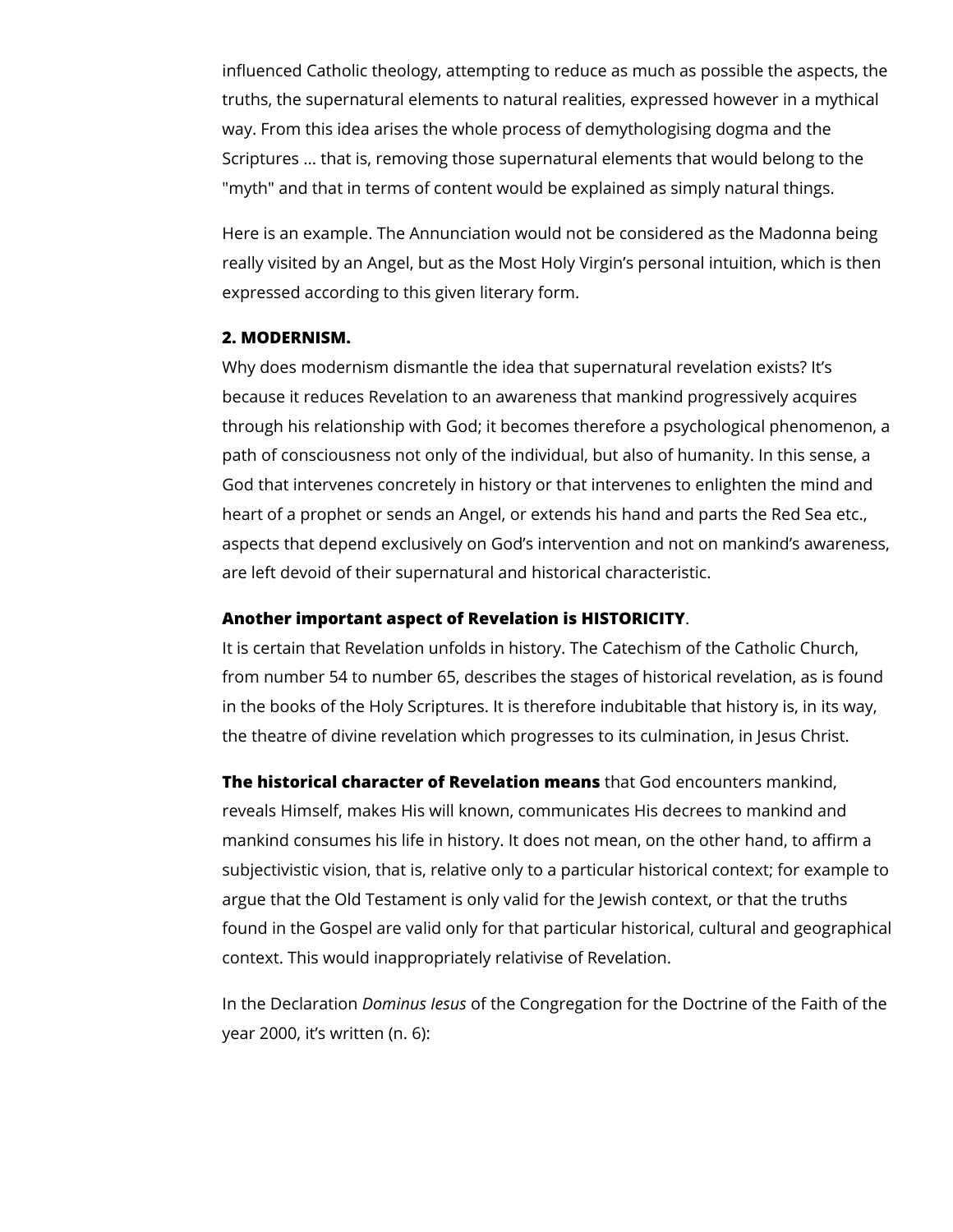*"The words, deeds, and entire historical event of Jesus, though limited as human realities, have nevertheless the divine Person of the Incarnate Word, "true God and true man"13 as their subject. For this reason, they possess in themselves the definitiveness and completeness of the revelation of God's salvific ways".*

As Revelation comes from God, it is God who works, intervenes, speaks and ensures that the historical context is transcended.

**When we speak of historical Revelation**, we mean that all the historical development of Revelation (Old and New Testament) is such, that is, it is Revelation and the Word of God. This was made clear in the first centuries, when the Church not only had to oppose a certain Jewish world which evidently did not accept the Revelation of Christ, in Christ and the New Testament, but also in Christian circles, when the Old Testament was rejected as the true and proper Revelation.

Think of the heresy of Marcion, who believed that the Old Testament texts and also a good part of those of the New Testament, were vitiated by a mentality not adequate to Christ and the New Testament, to the Gospel of charity and love. The Church reacted by excommunicating Marcion, condemning his theses, and firmly maintaining that both the Old and the New Testaments are inspired books and therefore transmit God's Revelation.

**It is therefore impossible to separate the two Testaments** because the New without the Old remains somewhat impoverished and the Old Testament without the New remains substantially incomprehensible.

Another important mode of Revelation is the **ANTHROPOLOGICAL** aspect. There are two poles in Revelation: God who reveals Himself and mankind who welcomes Revelation.

# **Mankind is able to grasp God's self-realisation and has the ability to receive God's Revelation.** Why is this so? It's because mankind is created in the image and

likeness of God, therefore he is capable of welcoming, receiving and responding to Revelation prompted by Grace and through his intellect, his will and his whole person.

The Church has always spoken of God's Revelation as **COMPLETE** and with the claim of absoluteness. **Why does it make this claim of ABSOLUTELY?**

It is the very nature of Revelation that demands it, insofar as God reveals Himself fully in Christ, the second person of the Holy Trinity incarnate. God who incarnates fully reveals God, God's will, God's decrees, God's works. This idea of the absoluteness of Christianity